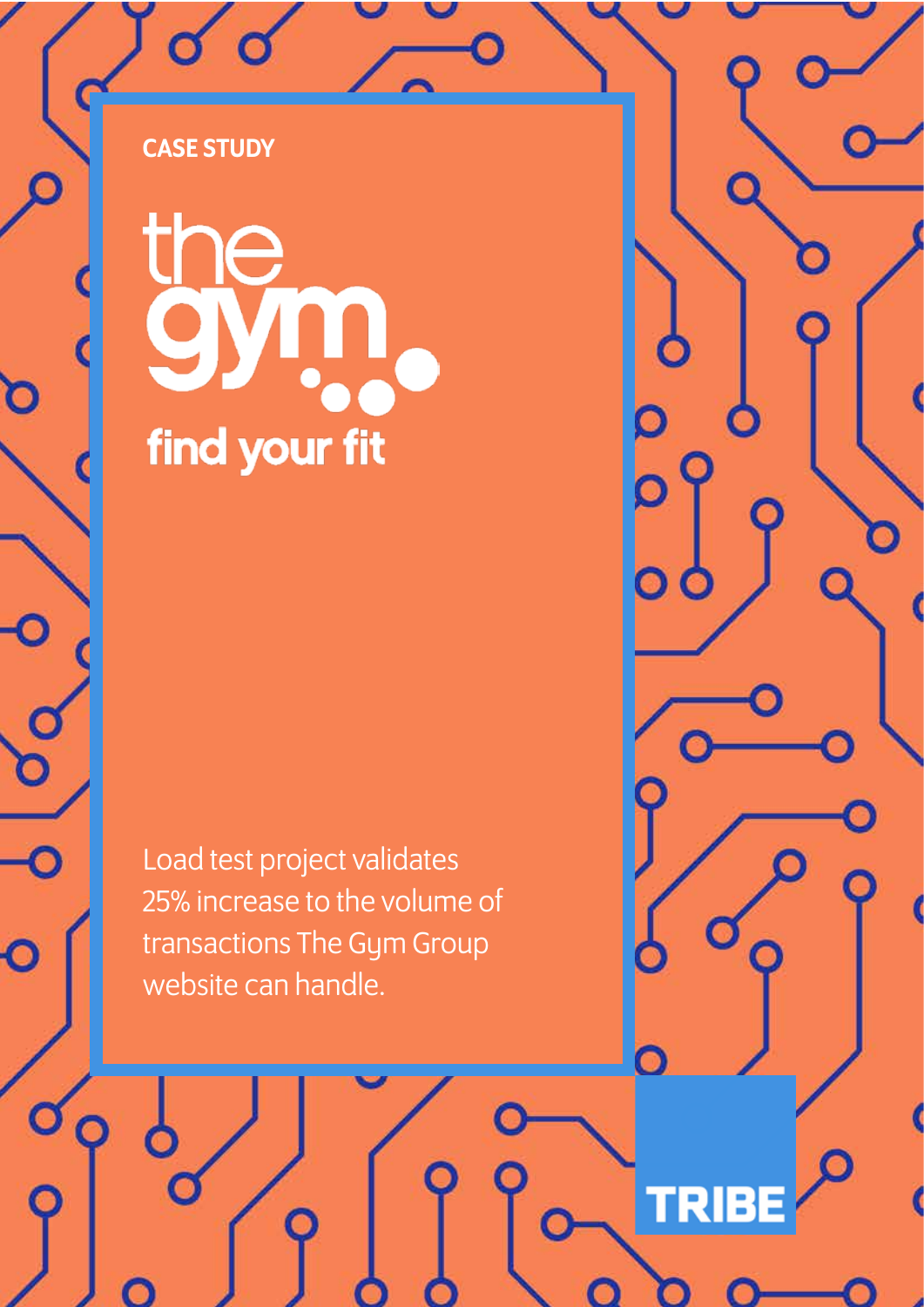



The Gym Group, the fast-growing operator of lowcost gyms, has optimised its online platforms to support its peak January trading period, thanks to a solution from Tribe.

Founded by ex-England squash player, John Treharne, as a single site gym in 2008, The Gym Group has seen rapid growth. With its affordable price point, no contract and 24/7 opening times, it now comprises 175 sites across the UK – with 20 new sites opening and total revenue up 23.6% YOY in 2019.

As a digital first business, The Gym Group's technology-led business model has re-engineered the traditional method of operating gyms, removing costly under-used facilities and enabled a focus on core operations and customer service.

With January traditionally being The Gym Group's busiest trading month, both for existing customers and new members, the fitness business has seen January trading increase significantly with each year that passed since its launch in 2008. This has been driven by the growth of its estate of gyms and its digital audience.



"Digital strategy is at the very heart of our business," Jasper McIntosh, CIO at The Gym Group, explained. "And that means that everything at The Gym Group links back to our digital platform – whether its customers booking classes on the digital kiosk or making enquiries on the app or through the website. The natural but significant uptick in demand in January, combined with heavy activity in the media channels – through radio, TV and other paid media – means the web traffic sees sizeable increases in the volume of visitor numbers."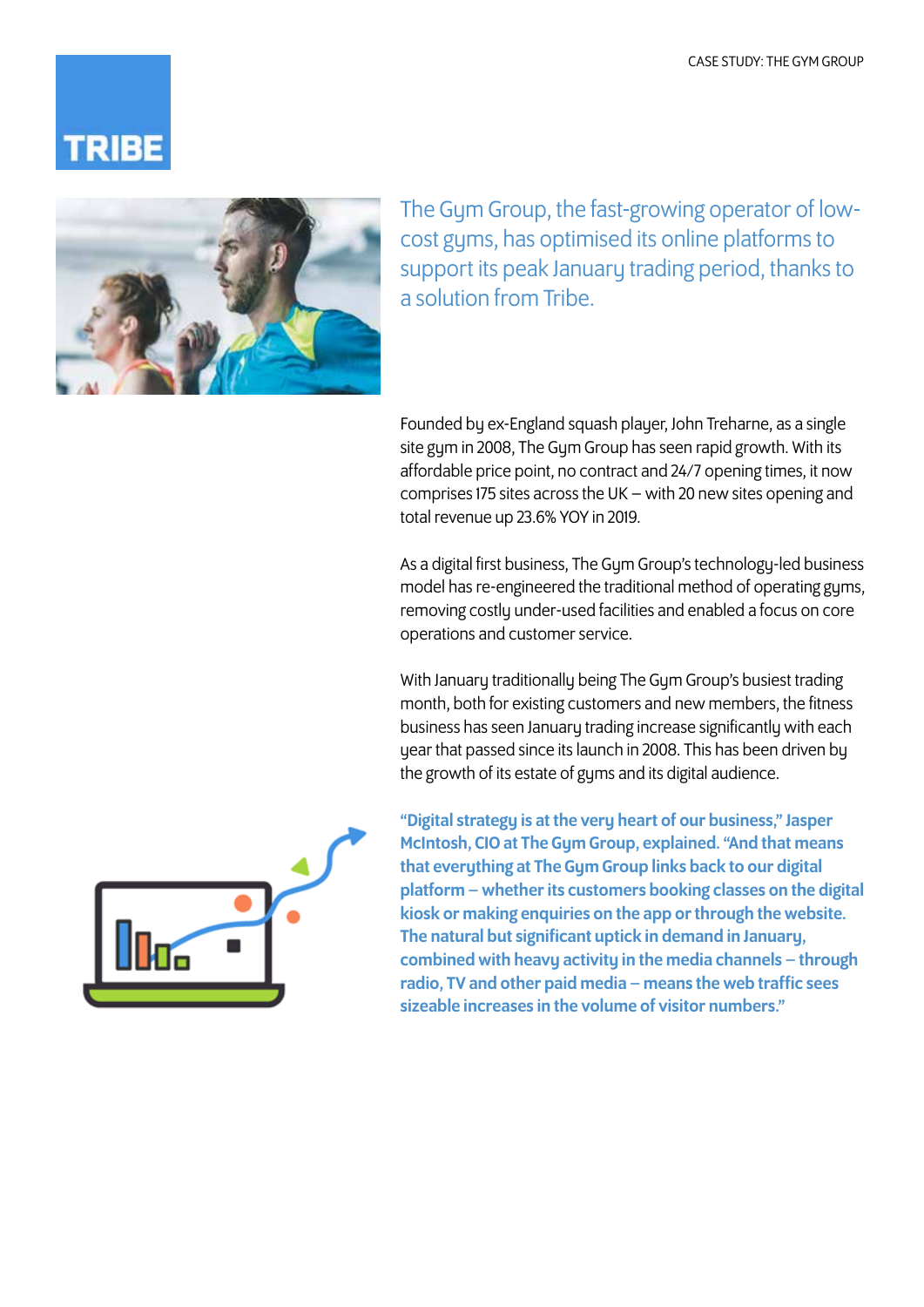To capitalise on the 2020 New Year sales opportunity, The Gym Group needed to ensure that the site could handle the expected volume of users, and that it was robust enough to deliver high performance levels and user experience during the peak traffic periods.

The Gym Group engaged web performance and testing service specialists, Tribe, to complete the website optimisation and load testing project. With The Gym Group's complex multi-supplier network, Tribe's experience ensured it could add value through a consultative approach, as Jasper McIntosh explained:

## "Consultancy was a key factor in us selecting to work with Tribe.

Thanks to their experience, they had an in-depth understanding of our tech stack and how our supplier ecosystem operated, as well as how each tech partner integrated into our systems and each other's.

This meant they could coordinate and brief each supplier on the exact requirements needed for all parties to comply, at the right times, to the testing procedures. This allowed the pre-test and test itself to run smoothly, allowing us to extract the most value and insight needed to enhance site performance."

As the Gym Group runs a 24/7 business, Tribe ran the real-time testing between 12am – 3am to ensure the customer user experience wouldn't be impacted. Due to the site configuration and the amount of possible transactional routes, there is added complexity when replicating the high volume of traffic the Gym Group sees at peak in a load test scenario. To allow for representative testing, Tribe focused on testing a subset of journeys that mirrored the most common routes to a transaction and load tested against these in order to gain the insights required to optimise web performance.

"Tribe took a proactive approach to managing the project from start to finish and any niggles in dealing with complexities around the project were identified and resolved quickly and efficiently. They also delivered a comprehensive report which showed key metrics for improvements, with actionable takeaways that could be implemented straight away to optimise the website," McIntosh added.

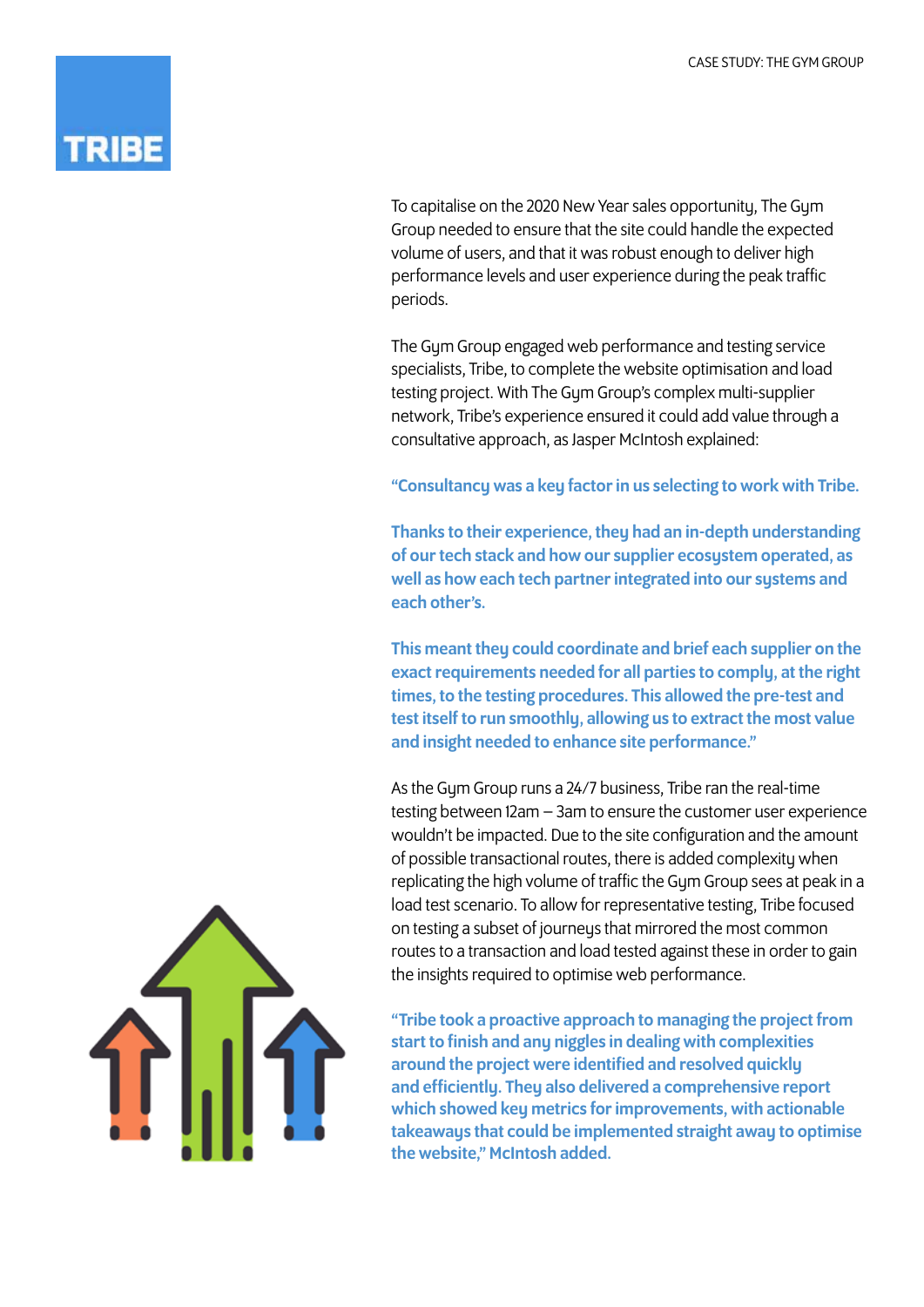## **TRIBE**

The load testing projects helped to deliver a significant 25% increase to The Gym Group's target in respect to how many transactions per hour the site could handle.

Deri Jones, CEO at Tribe, commented:

"Forward thinking, digital-first businesses, like The Gym Group, understand that customers need an online experience that's uniformly high quality, right across their increasingly multichannel journey to purchase. Otherwise one issue may cause a customer to leave the sales funnel and erode any brand equity a retailer has worked hard to earn. Our latest research shows that central to enhanced online experiences is that platforms remain in a state of readiness, prepared for peak demand and peak website traffic. We were delighted to help The Gym Group optimise its digital platforms ahead of its key January sales period, giving them confidence that the site was able to handle 25% more transactions per hour against target."